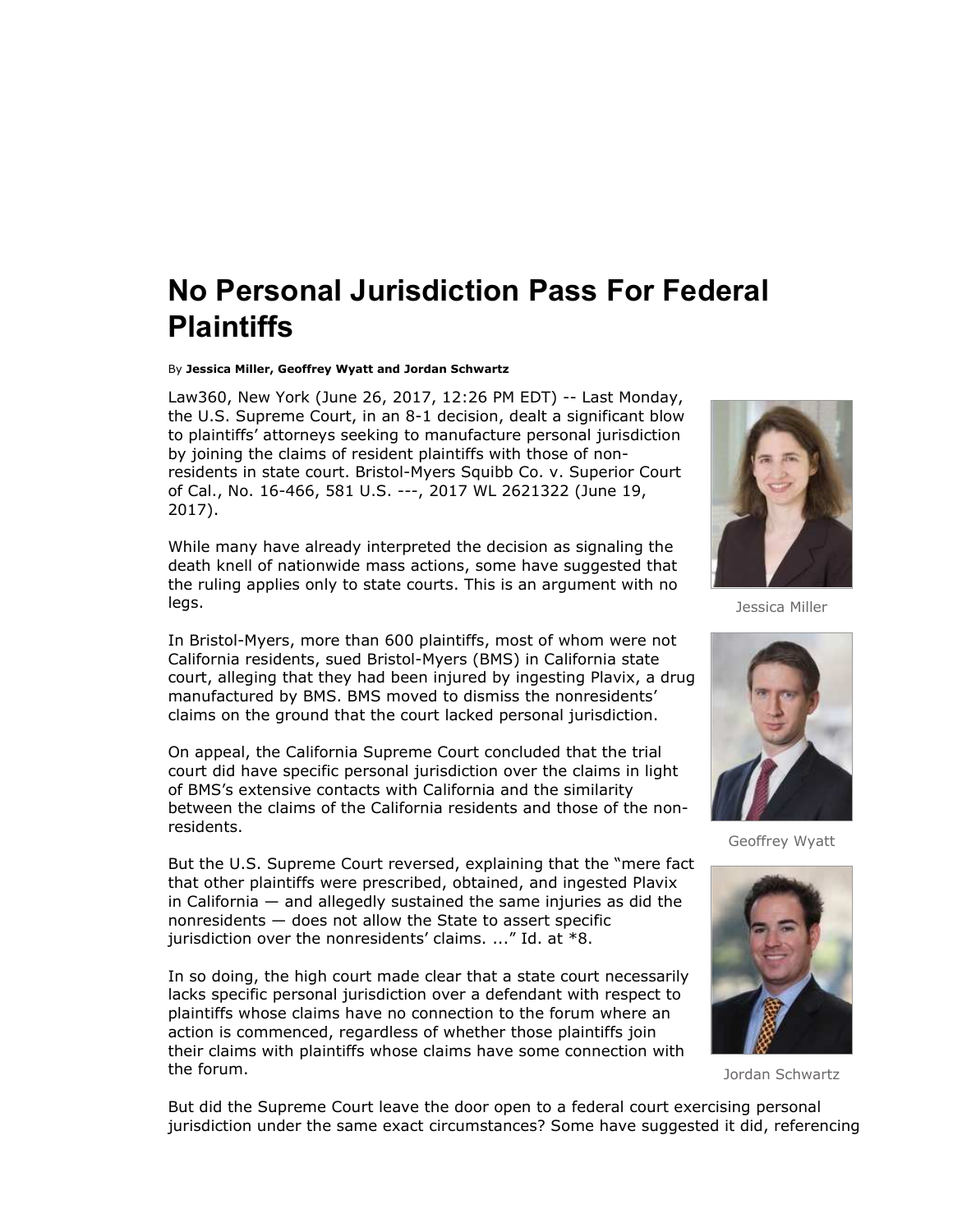the concluding statement in Bristol-Myers that, because the court's "decision concerns the due process limits on the exercise of specific jurisdiction by a State, [it] le[ft] open the question whether the Fifth Amendment imposes the same restrictions on the exercise of personal jurisdiction by a federal court." Id. at \*11.

Bristol-Myers marks at least the third time in which the Supreme Court has declined to weigh in on whether the personal-jurisdiction inquiry under the Fifth Amendment is different from that under the Fourteenth Amendment. See Omni Capital Int'l Ltd. v. Rudolf Wolff & Co., 484 U.S. 97, 102, n.5 (1987); Asahi Metal Indus. Co. v. Superior Court of Cal., 480 U.S. 102, 113 n.\* (1987).

As a result, there has already been speculation that the ruling does not bar joinder of claims to avoid personal jurisdiction limitations in federal court. This speculation should be nipped in the bud. Courts throughout the country have uniformly recognized that in diversity cases, a federal court's exercise of personal jurisdiction is governed by the same considerations that obtain in state court.

See, e.g., Wilson v. Belin, 20 F.3d 644, 646 (5th Cir. 1994) ("[i]n a diversity suit, a federal court has personal jurisdiction over a nonresident defendant to the same extent that a state court in that forum has such jurisdiction."); Autoscribe Corp. v. Goldman & Steinberg, No. 94-1749, 1995 WL 56662, at \*2-3 (4th Cir. 1995) ("the 'minimum contacts' doctrine originated in a line of cases that dealt only with the jurisdictional powers of state courts," but that "doctrine, of course, spread to federal courts in diversity cases"); Adhesives Research Inc. v. Newsom, No. 1:15-CV-0326, 2015 U.S. Dist. LEXIS 48346, at \*10 n.5 (M.D. Pa. Apr. 13, 2015) ("[W]hen sitting in diversity, federal courts ... like state courts, are bound by the requirements of the Fourteenth Amendment.").

This is so because "[i]n a diversity case ... the federal district court is constrained by the Fourteenth Amendment's requirements of minimum contacts with the forum state[.]" Smith v. S&S Dundalk Eng'g Works, Ltd., 139 F. Supp. 2d 610, 616-17 (D.N.J. 2001).

In such a case, the district court "must undertake the traditional Fourteenth Amendment jurisdictional analysis under the [forum state's] long-arm statute." Id. at 617. Because product liability and other mass tort cases that are filed in  $-$  or removed to  $-$  federal court are generally grounded in diversity of citizenship as the basis for federal subject matter jurisdiction, the question of personal jurisdiction in these cases will almost always be answered by applying the core holding of Bristol-Myers.

None of this means that the Supreme Court's closing remark in Bristol-Myers was meaningless. A different analysis may apply in cases brought to enforce substantive rights created by federal law, and indeed, some courts have "adopt[ed] a 'national contacts' standard" in that context, reasoning that it would be anomalous to apply personaljurisdiction "limitations 'developed under the Fourteenth Amendment,' which by its own terms only applies to the states," when "adjudicating federally created rights." Autoscribe Corp, 1995 WL 56662, at \*3 (emphasis added).

Whether the "national contacts" analysis is the proper framework in such cases is expressly the question that the Supreme Court left open in its prior cases and presumably the one it was referring to in the closing lines of Bristol-Myers. E.g., Asahi, 480 U.S. at 113 n.\* (expressly not deciding whether a personal-jurisdiction analysis under the Fifth Amendment Due Process Clause could be "based on the aggregate of national contacts, rather than on the contacts between the defendant and the State in which the federal court sits").

That question has no relevance to "diversity action[s][,which] ... do[] not involve a federal statute with a national service provision." Chandler v. Barclays Bank PLC, 898 F.2d 1148, 1154 (6th Cir. 1990).